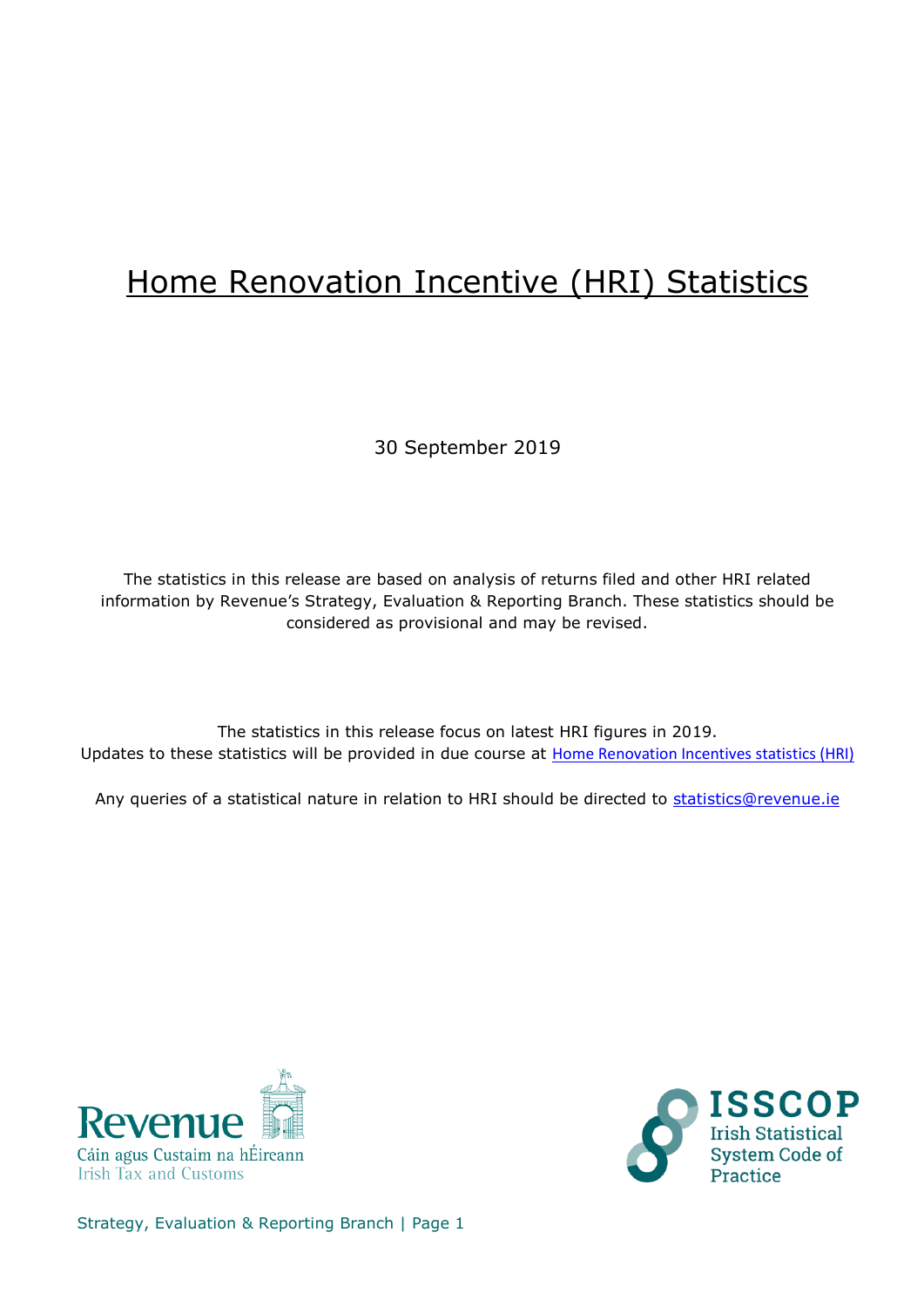The HRI scheme, which was introduced in October 2013, allows homeowners who carry out qualifying renovation works to apply for and claim an income tax credit. In order to qualify for the tax credit, the following criteria must be met:

- 1. The value of work carried out on a property must be at least  $€4,405$  excluding VAT; and
- 2. Only works which are chargeable at the 13.5% VAT rate are counted towards the threshold.

If the total value of work carried out in a property does not exceed the minimum threshold, the home owner will not be eligible for any tax credit under the HRI scheme. However, there are no restrictions on the number of works a home owner may carry out in their property to reach this minimum threshold. 1

154,701 works have been registered with the scheme across 98,241 individual properties nationwide since it began. Table 1 below provides a general statistical overview of the HRI scheme.

| <b>Description</b>                    | <b>Total</b>   |
|---------------------------------------|----------------|
| Number of Works                       | 154,701        |
| Number of Properties                  | 98,241         |
| <b>Total Estimated Value of Works</b> | €2,607,293,347 |
| Average Value of Works                | €16,854        |
| <b>Total Number of Contractors</b>    | 13,551         |
| Maximum Credit to be Claimed          | €181.2m        |
| <b>Number of Credit Claimants</b>     | 69,756         |
| Value of Credits Claimed              | €130.72m       |

## **Table 1: General HRI Statistics.**

 $\overline{a}$ 

The cumulative total of tax credits available to be claimed by those who have completed qualifying works under the HRI scheme is €181.2m. This cost is calculated by including only the properties which have had works carried out and paid for in line with the criteria listed above. The total number of properties which have carried out and paid for such works to date is 86,478. However, this is not reflective of the cost to date to the Exchequer as not all credits have been claimed. These figures will be updated over time as credits are claimed. Furthermore, it should be noted that tax credits claimed are split evenly over a two-year period.

<sup>&</sup>lt;sup>1</sup> Further information can be found on the HRI section of Revenue's website at <http://www.revenue.ie/en/tax/it/reliefs/hri/index.html>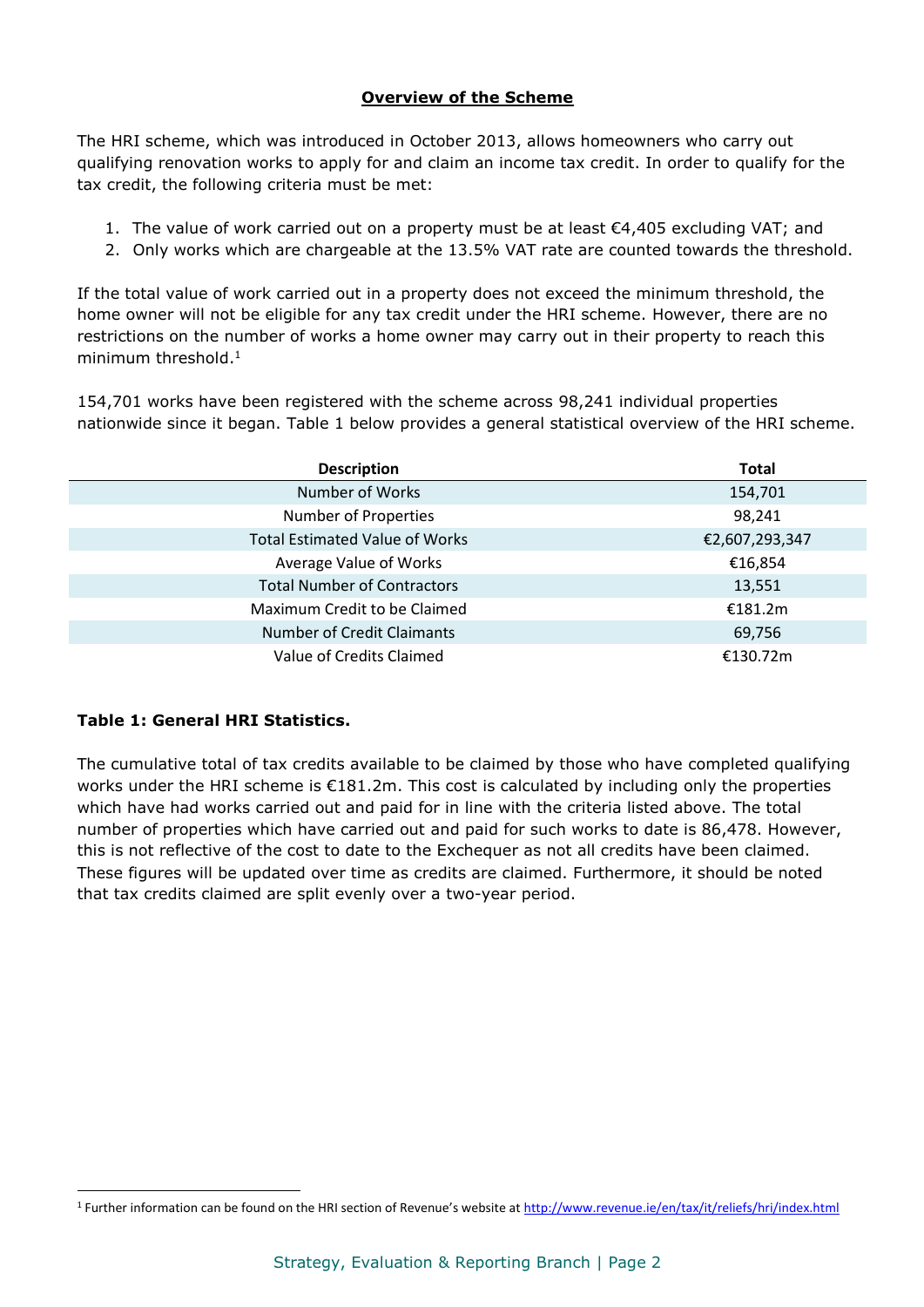## **Breakdown of Works**

The following table show a breakdown of the types of work most commonly completed under the HRI scheme. Table 2 illustrates the most common works categories with reference to their estimated value and the total number of works carried out.

| <b>Work Description</b>                  | % Total Works by Value | % Total Works by<br><b>Number</b> |
|------------------------------------------|------------------------|-----------------------------------|
| Home Extension                           | 34.48                  | 8.55                              |
| <b>General Repairs &amp; Renovations</b> | 26.35                  | 14.05                             |
| Window Replacement                       | 10.42                  | 23.08                             |
| <b>Kitchen Renovations</b>               | 9.74                   | 17.79                             |
| Other Works (unspecified)                | 3.49                   | 7.27                              |

**Table 2: Top 5 categories of work by reference to the value of work completed/number of works completed.**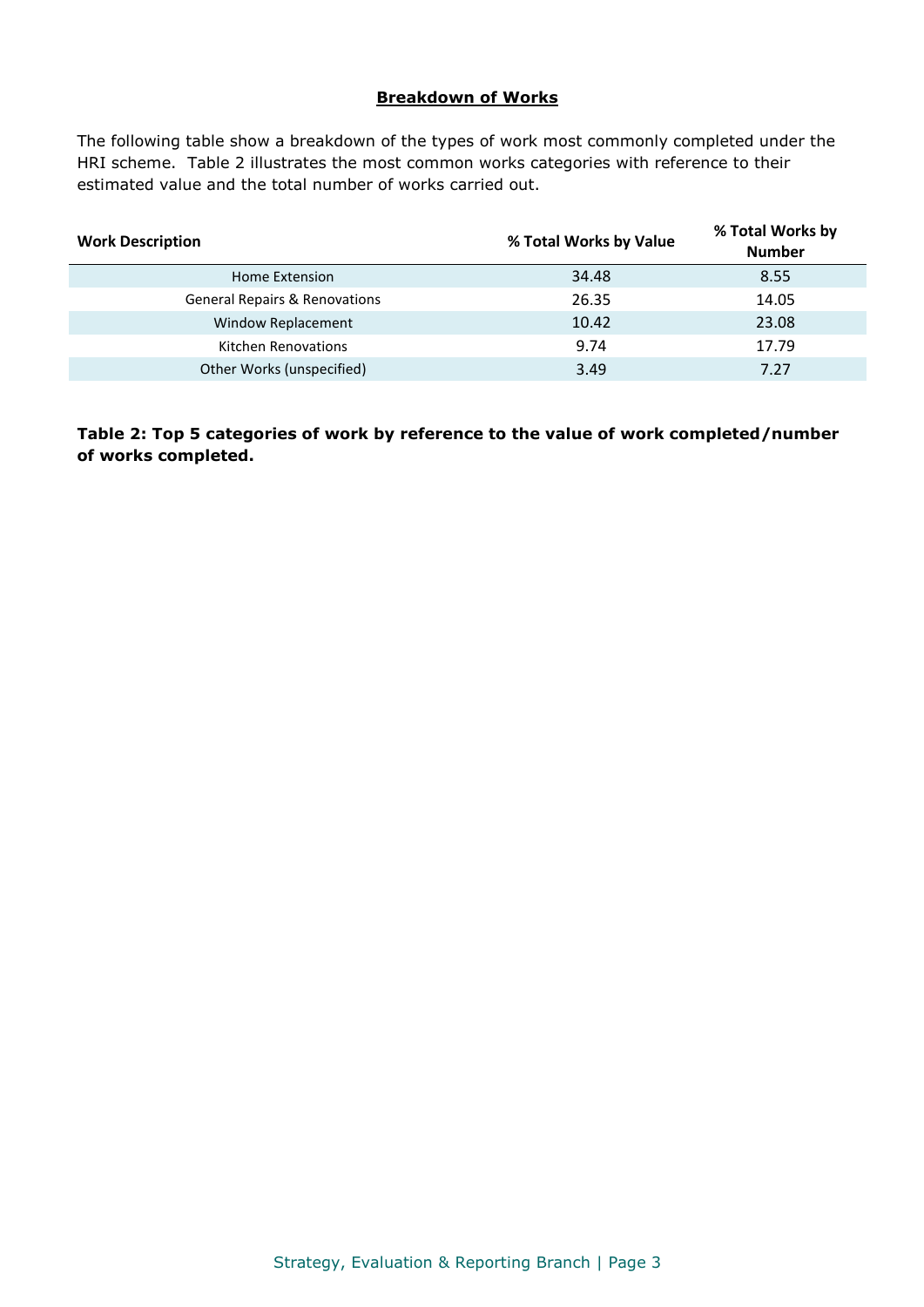## **Local Authority Breakdown**

Table 3 provides a breakdown by Local Authority of the number of individual properties which have registered with the HRI scheme, the total number of works and their estimated value.

| <b>Local Authority</b> | <b>Number of</b><br><b>Properties</b> | <b>Number of</b><br>Works | <b>Estimated Value</b><br>of Works €M |
|------------------------|---------------------------------------|---------------------------|---------------------------------------|
| <b>Carlow</b>          | 723                                   | 1,090                     | 12.80                                 |
| Cavan                  | 729                                   | 1,009                     | 13.06                                 |
| <b>Clare</b>           | 1,765                                 | 2,612                     | 42.34                                 |
| <b>Cork City</b>       | 4,699                                 | 7,811                     | 130.97                                |
| <b>Cork County</b>     | 6,676                                 | 10,876                    | 154.99                                |
| <b>Donegal</b>         | 740                                   | 1,072                     | 18.80                                 |
| <b>Dublin City</b>     | 14,741                                | 22,829                    | 500.36                                |
| <b>DLR</b>             | 11,190                                | 18,589                    | 447.21                                |
| <b>Fingal</b>          | 9,286                                 | 14,591                    | 227.16                                |
| <b>South Dublin</b>    | 8,479                                 | 13,504                    | 193.95                                |
| <b>Galway City</b>     | 1,479                                 | 2,453                     | 41.17                                 |
| <b>Galway County</b>   | 2,625                                 | 4,194                     | 58.19                                 |
| <b>Kerry</b>           | 2,128                                 | 3,210                     | 48.09                                 |
| <b>Kildare</b>         | 5,926                                 | 9,449                     | 124.05                                |
| <b>Kilkenny</b>        | 1,480                                 | 2,171                     | 32.35                                 |
| Laois                  | 725                                   | 1,109                     | 13.63                                 |
| Leitrim                | 340                                   | 490                       | 6.13                                  |
| <b>Limerick</b>        | 3,197                                 | 4,973                     | 70.42                                 |
| Longford               | 370                                   | 577                       | 6.77                                  |
| Louth                  | 1,666                                 | 2,384                     | 32.80                                 |
| <b>Mayo</b>            | 1,340                                 | 2,018                     | 27.64                                 |
| <b>Meath</b>           | 3,715                                 | 5,805                     | 81.02                                 |
| Monaghan               | 398                                   | 533                       | 7.40                                  |
| <b>Offaly</b>          | 810                                   | 1,215                     | 16.05                                 |
| <b>Roscommon</b>       | 939                                   | 1,470                     | 16.70                                 |
| <b>Sligo</b>           | 1,074                                 | 1,722                     | 25.80                                 |
| <b>Tipperary</b>       | 2,180                                 | 3,317                     | 55.33                                 |
| Waterford              | 1,903                                 | 2,900                     | 44.04                                 |
| Westmeath              | 1,324                                 | 2,044                     | 27.02                                 |
| Wexford                | 1,903                                 | 2,924                     | 37.34                                 |
| <b>Wicklow</b>         | 3,691                                 | 5,760                     | 93.73                                 |
| <b>Total</b>           | 98,241                                | 154,701                   | 2,607.29                              |

**Table 3: Breakdown of the number of properties registered, works carried out and their estimated values by county.**